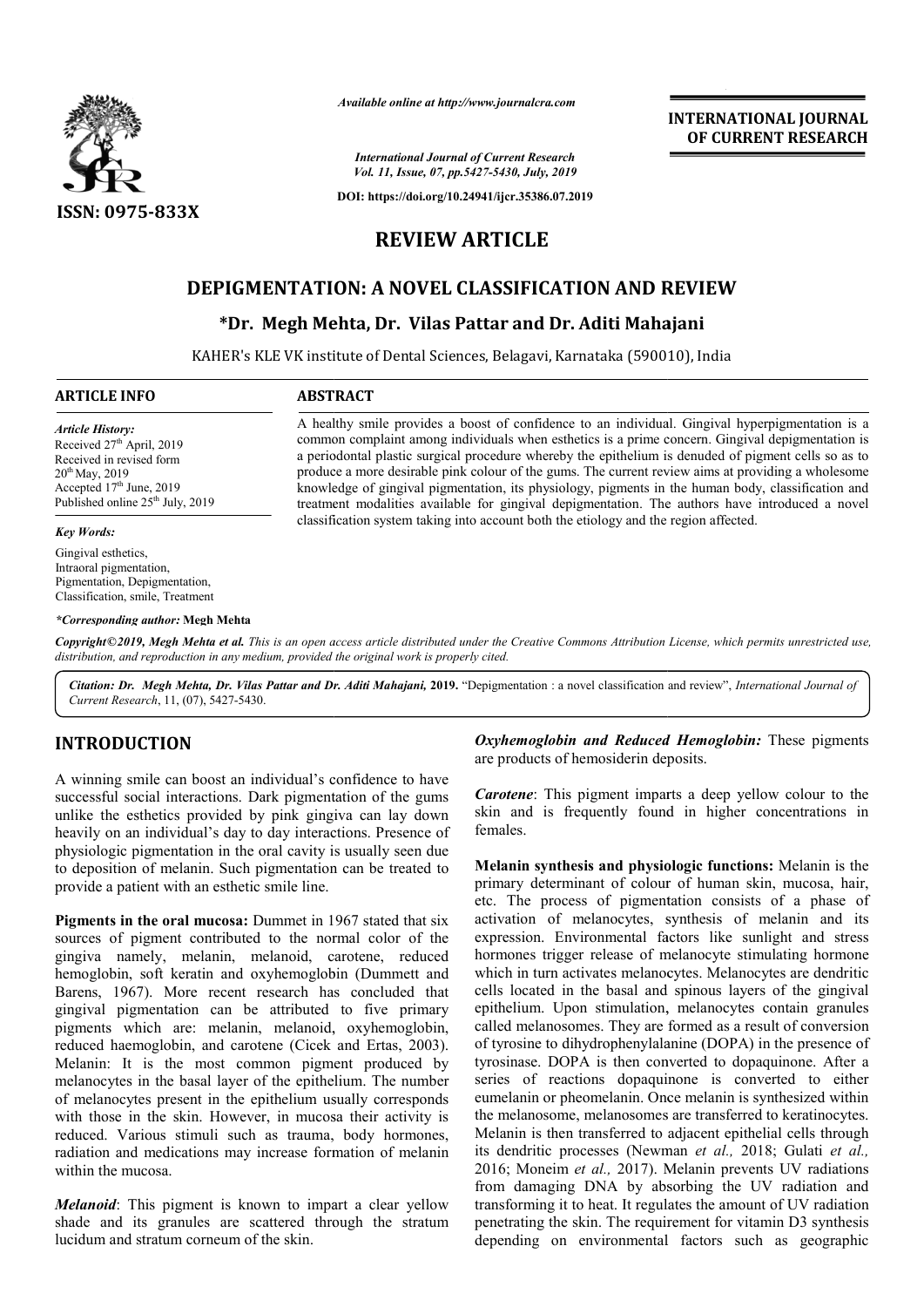location where an individual stays governs the pigmentation pattern. This explains why individuals staying close to the equator have darker skin.

Depending on the chemical composition melanin can be of three types: *eumelanin, pheomelanin and neuromelanin* Eumelanin is the most abundant form of melanin found in the human body and determines the colour of skin and hair. It may be black or brown and is responsible for imparting black, grey, brown and yellow colours. Reduced amounts of black eumelanin pigment in absence of other pigments results in grey hair colour. Whereas small amounts of brown eumelanin results in a blonde appearance of hair. Pheomelanin is known to impart a reddish hue to skin and hair. Neuromelanin is a dark pigment which increases with age and reaches its peak around 20 years of age (Gulati *et al.,* 2016).

#### **Types of gingival pigmentation (Classification):** Gingival pigmentation may be physiologic or pathologic (Moneim *et al.,*  2017).

I Physiologic gingival pigmentation: This kind of pigmentation develops upto 20 years of age. It is asymptomatic and does not require any kind of treatment. The pigmentation may be uniformly distributed throughout the gingiva and oral tissues or may be diffuse. The intensity of pigmentation differs among different ethnic groups. Attached gingiva is the most commonly pigmented as compared to other areas. II Pathologic gingival pigmentation: Various systemic diseases may contribute to abnormal discolouration of the gingiva. Some of these are listed below: a. Endocrine disorders b. Heavy metal toxicity caused by lead, bismuth, silver, arsenic and gold. Kaposi's Sarcoma d. Drugs such as chloroquine, quinine, minocycline, zidovudine, chlorpromazine, ketoconazole, bleomycin, cyclophosphamide can cause accumulation of melanin pigments. Minocycline is also association pigmentation of the gingiva and lips. e. Post-inflammatory pigmentation: long standing inflammatory mucosal lesions, mainly lichen planus can cause mucosal pigmentation f. Smoking associated melanosis Hemangioma: Lesions that are superficially placed appear reddish in colour while deeper lesions have a bluish tinge. h. Amalgam tattoo i. Graphite tattoo j. Nevocellular nevus and blue nevus k. Oral melanoacanthoma: the term was first used to describe a benign mixed skin tumor composed of basal and prickle cell keratinocytes and pigment laden dendritic melanocytes l. Mucosal melanomas HIV oral melanosis Another classification proposed by Peeran *et al.* (2014) is

| Class | Criteria of classification                                                                                                                                                                   |
|-------|----------------------------------------------------------------------------------------------------------------------------------------------------------------------------------------------|
| I.    | Coral pink/salmon pink colored gingival                                                                                                                                                      |
| II.   | Localized/Isolated spots/areas of gingival melanin pigmentation<br>which does not involve all the three parts of gingiva, that is,                                                           |
|       | attached, free, and papillary gingiva Mild to moderate<br>pigmentation Severe/intense pigmentation                                                                                           |
| III.  | Localized/Isolated unit/s of melanin pigmentation which<br>involve all the three parts of gingiva, that is, attached, free, and                                                              |
|       | papillary gingiva Mild to moderate pigmentation Severe/intense<br>pigmentation                                                                                                               |
| IV.   | Generalized diffuse pigmentation which involve all the three<br>parts of gingiva that is, attached, free, and papillary gingiva<br>Mild to moderate pigmentation Severe/intense pigmentation |
| V.    | Tobacco associated pigmentation like smoker's melanosis and<br>chewing tobacco                                                                                                               |
| VI.   | Gingival pigmentation due to exogenous pigments: Amalgam<br>tattoos, Cultural gingival tattooing, Drinks, Food colors,<br>Habitual betelnut/khat chewing, Lead-Burtonian line, Mercury,      |

described as follows:

|       | Silver, Arsenic, Bismuth, Graphite, Other foreign bodies,                                                                                                                                                                                                                                                                                                                                                                                         |  |
|-------|---------------------------------------------------------------------------------------------------------------------------------------------------------------------------------------------------------------------------------------------------------------------------------------------------------------------------------------------------------------------------------------------------------------------------------------------------|--|
|       | Topical medications, Idiopathic                                                                                                                                                                                                                                                                                                                                                                                                                   |  |
| VII.  | Gingival pigmentation due to endogenous pigments: Bilirubin,                                                                                                                                                                                                                                                                                                                                                                                      |  |
|       | Blood breakdown products: Ecchymosis, Petechiae,                                                                                                                                                                                                                                                                                                                                                                                                  |  |
|       | Hemochromatosis, Hemosiderin                                                                                                                                                                                                                                                                                                                                                                                                                      |  |
| VIII. | Drug-induced gingival pigmentation: ACTH, Antimalarial                                                                                                                                                                                                                                                                                                                                                                                            |  |
|       | drugs, Chemotherapeutic agent-busulfan and doxorubicin,                                                                                                                                                                                                                                                                                                                                                                                           |  |
|       | Minocycline, Oral contraceptives, Phenothiazines                                                                                                                                                                                                                                                                                                                                                                                                  |  |
| IX.   | Gingival pigmentation associated with systemic diseases and<br>syndromes: Addison's disease, Albright's syndrome, Basilar<br>melanosis with incontinence, Beta thalassemia, Healed muco-<br>cutaneous lesions-Lichen planus, Pemphigus, Pemphigoid<br>Hereditary, hemorrhagic telangiectasia, HIV-associated<br>melanosis, Neurofibromatosis, Peutz-Jeghers and other familial<br>hamartoma syndromes, Pyogenic granuloma/Granulomatous<br>epulis |  |
| X.    | Pigmented benign and malignant lesions involving the gingiva:                                                                                                                                                                                                                                                                                                                                                                                     |  |
|       | Angiosarcoma, Hemangioma, Kaposi's sarcoma, Malignant                                                                                                                                                                                                                                                                                                                                                                                             |  |
|       | melanoma, Melanocytic nevus, Pigmented macule                                                                                                                                                                                                                                                                                                                                                                                                     |  |

#### **Causes of gingival pigmentation (Farid** *et al.,* **2017)**

Causes of gingival hyperpigmentation may be exogenous or endogenous as listed below:

| Exogenous causes  |                                                              |  |
|-------------------|--------------------------------------------------------------|--|
| a.                | Heavy metals: gold, bismuth, arsenic, mercury, silver, lead, |  |
|                   | copper                                                       |  |
| b.                | Tattoos: Amalgam, graphite                                   |  |
| c.                | Smoking                                                      |  |
| d.                | Medications: Antimalarials, minocycline, ketoconazole, oral  |  |
|                   | contraceptives.                                              |  |
| Endogenous causes |                                                              |  |
| a.                | Genetic: Peutz-Jegher's Syndrome, Von Reckling               |  |
|                   | Hausen's disease, Gaucher's disease, etc                     |  |
| b.                | Physiological: Pregnancy                                     |  |
| c.                | Endocrine disturbances: Addison's disease, Albright's        |  |
|                   | syndrome.                                                    |  |
| d.                | Infection: HIV                                               |  |
| e.                | Blood dyscrasias: Thalassemia                                |  |
| f.                | Liver disorder: Jaundice                                     |  |
| g.                | Benign and malignant neoplasms                               |  |
| h.                | Trauma.                                                      |  |

## **Indices for gingival pigmentation (Gulati** *et al.,* **2016; Peeran** *et al.,* **2014)**

Current literature provides five indices for gingival pigmentation which are described in brief as follows:

1.Dummet and Gupta (1964) gave the Oral pigmentation index (DOPI) scored as:

| No clinical pigmentation (pink-colored gingiva)                |
|----------------------------------------------------------------|
| Mild clinical pigmentation (mild light brown color)            |
| Moderate clinical pigmentation (medium brown or mixed pink and |
| brown color)                                                   |
| Heavy clinical pigmentation (deep brown or bluish black color) |

2. Hedin CA (1977) proposed Melanin index described as follows:

| No pigmentation                                                  |
|------------------------------------------------------------------|
| One or two solitary unit(s) of pigmentation in papillary gingiva |
| More than three units of pigmentation in papillary gingiva       |
| One or more short continuous ribbons of pigmentation             |
| One continuous ribbon including the entire area between canines  |

3. Hanioka T (2005) proposed Melanin pigmentation index:

| Score $0$ | No pigmentation                                                             |
|-----------|-----------------------------------------------------------------------------|
| Score 1   | Solitary unit(s) of pigmentation in papillary gingiva                       |
| Score 2   | Formation of continuous ribbon extending from<br>neighboring solitary units |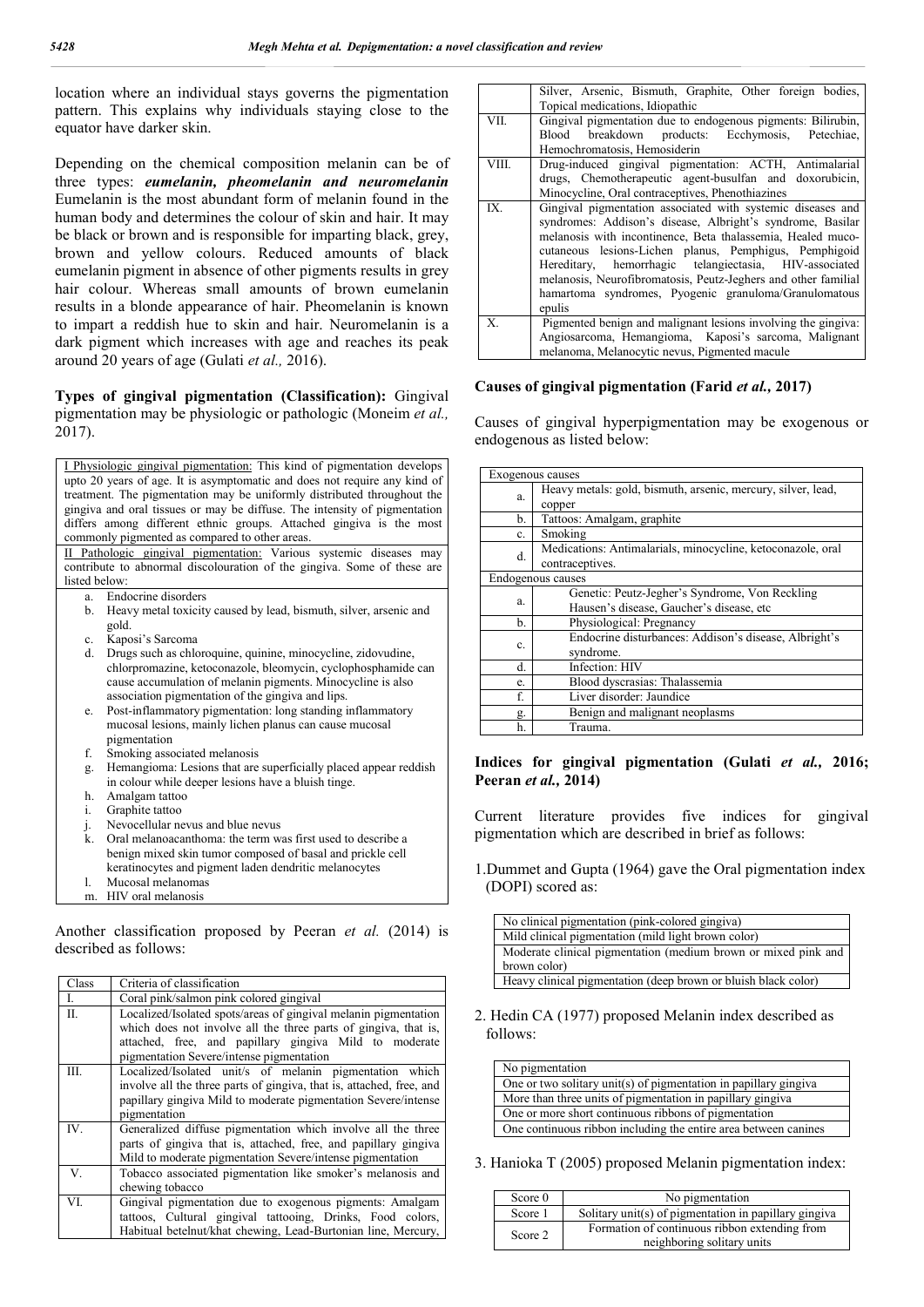#### 4.Kumar S (2012) proposed gingival pigmentation index:

| Score $0$ | Absence of pigmentation                                        |
|-----------|----------------------------------------------------------------|
| Score 1   | Spots of brown to black color or pigments.                     |
| Score 2   | Brown to black patches but not diffuse pigmentation            |
| Score 3   | Diffuse brown to black pigmentation, marginal, and<br>attached |

#### 5.Peeran *et al.* (2014)

| Class                    | Criteria of Classification                                                                        |
|--------------------------|---------------------------------------------------------------------------------------------------|
| L                        | Coral pink/salmon pink colored gingiva                                                            |
| Π                        | Localized/Isolated spots/areas of gingival melanin pigmentation                                   |
|                          | which does not involve all the three parts of gingiva, that is,                                   |
|                          | attached, free, and papillary gingiva                                                             |
|                          | Mild to moderate pigmentation                                                                     |
|                          | Severe/intense pigmentation                                                                       |
| IΙI                      | Localized/Isolated unit/s of melanin pigmentation which                                           |
|                          | involve all the three parts of gingiva, that is, attached, free, and                              |
|                          | papillary gingiva                                                                                 |
|                          | Mild to moderate pigmentation                                                                     |
|                          | Severe/intense pigmentation                                                                       |
| <b>IV</b>                | Generalized diffuse pigmentation which involve all the three                                      |
|                          | parts of gingiva that is, attached, free, and papillary gingiva.                                  |
|                          | Mild to moderate pigmentation                                                                     |
|                          | Severe/intense pigmentation                                                                       |
| $\overline{\mathbf{V}}$  | Tobacco associated pigmentation like smoker's melanosis and                                       |
|                          | chewing tobacco                                                                                   |
| VI                       | Gingival pigmentation due to exogenous pigments<br>$eg$ :-                                        |
|                          | Amalgam tattoos, Cultural gingival tattooing, Drinks, Food                                        |
|                          | colors, Habitual betelnut/khat chewing, Lead-Burtonian line,                                      |
|                          | Mercury, Silver, Arsenic, Bismuth, Graphite, Other foreign                                        |
|                          | bodies, Topical medications, Idiopathic                                                           |
| <b>VII</b>               | Gingival pigmentation due to endogenous pigments like                                             |
|                          | Bilirubin, Blood breakdown products, Ecchymosis, Petechiae,                                       |
|                          | Hemochromatosis, Hemosiderin.                                                                     |
| $\overline{\text{VIII}}$ | Drug-induced gingival pigmentation like ACTH, Antimalarial                                        |
|                          | drugs, Chemotherapeutic agentbusulfan and doxorubicin,                                            |
|                          | Minocycline, Oral contraceptives, Phenothiazines.                                                 |
|                          | Gingival pigmentation associated with systemic diseases and                                       |
| IX                       | syndromes like Addison's disease, Albright's syndrome,                                            |
|                          | Basilar melanosis with incontinence, Beta thalassemia; Healed<br>lesions-Lichen                   |
|                          | mucocutaneous<br>planus,<br>Pemphigus,<br>Pemphigoid; Hereditary hemorrhagic telangiectasia; HIV- |
|                          | associated melanosis, Neurofibromatosis, Peutz-Jeghers and                                        |
|                          | familial<br>hamartoma<br>syndromes,<br>Pyogenic<br>other                                          |
|                          | granuloma/Granulomatous epulis.                                                                   |
| $\overline{X}$           | Pigmented benign and malignant lesions involving the gingival                                     |
|                          | Angiosarcoma, Hemangioma,<br>Kaposi's<br>like<br>sarcoma,                                         |
|                          | Malignant melanoma, Melanocytic nevus, pigmented macule.                                          |
|                          |                                                                                                   |

#### 6.Gulati *et al.* (2016)

| Score 0  | Coral pink-colored gingiva, no gingival pigmentation,<br>and/or pigmented lesions                                                                            |  |
|----------|--------------------------------------------------------------------------------------------------------------------------------------------------------------|--|
| Score 1  | Mild, solitary/diffuse, gingival melanin pigmentation<br>involving anterior gingiva, with or without the<br>involvement of posterior gingiva                 |  |
| Score 2  | Moderate to severe, solitary or diffuse, gingival<br>melanin pigmentation involving anterior gingiva with<br>or without the involvement of posterior gingiva |  |
| Score 3  | Gingival melanin pigmentation only in posterior<br>gingiva                                                                                                   |  |
| Score 4  | Tobacco-associated pigmentation                                                                                                                              |  |
| Score 5  | Exogenous pigments                                                                                                                                           |  |
| Score 6  | Endogenous pigments                                                                                                                                          |  |
| Score 7  | Drug-associated gingival pigmentation                                                                                                                        |  |
| Score 8  | Systemic causes                                                                                                                                              |  |
| Score 9  | Pigmented benign lesions                                                                                                                                     |  |
| Score 10 | Pigmented malignant lesions                                                                                                                                  |  |

Gulati *et al.* elaborated that 0-3 was the range available to record the gingival color and its variation within physiological limits. A depigmentation procedure was indicated when the patient scored 1-2 in the index and had up to class 2 of Liebart and Deruelle Smile line classification.

## **NEW PROPOSED INDEX**

While the afore-mentioned authors have used varied techniques for classification and treatment of gingival hyperpigmentation, there is not enough homogeneity in terms of classifying lesions based on their extent – generalized or localised, anterior or posterior, solitary or full arch.

| <b>Designation</b> | <b>Region Affected</b>  |
|--------------------|-------------------------|
| UA                 | <b>Upper Anteriors</b>  |
| UP                 | <b>Upper Posteriors</b> |
| Н                  | <b>Upper Arch</b>       |
| LA                 | <b>Lower Anteriors</b>  |
| I P                | <b>Lower Posteriors</b> |
|                    | Lower Arch              |
|                    | Left                    |
|                    | Right                   |

| <b>Grade</b> | <b>Etiology of Hyperpigmentation</b> |
|--------------|--------------------------------------|
|              | Physiologic                          |
|              | Tobacco Associated                   |
|              | <b>Exogenous Pigmentation</b>        |
|              | <b>Endogenous Pigmentation</b>       |
|              | Drug Induced                         |
|              | <b>Systemic Diseases</b>             |
|              | <b>Benign Lesions</b>                |
|              | Malignant Lesions                    |

Also, etiology of the resultant hyperpigmentation was not taken into consideration in earlier classifications. Although recent classifications have taken these drawbacks into account, they failed to address the presence of two or more etiologic factors in different regions of the oral cavity in the same individual. This novel classification aims to overcome the shortcomings of these conventional classifications and indices proposed since 1964 till date. The new proposed index takes into consideration the region affected and the etiology for the hyperpigmentation (Table 1 and Table 2). The alphabetic representation (Designation) denotes the region affected, in case of the unilaterally affected posterior regions the side is denoted by (l) for left side and (r) for right side respectively and lastly the numerical value (Grade) denotes the etiology of the clinical presentation in the form of hyperpigmentation.

For easier understanding examples have been explained following the tables.

#### Examples:

- If the patient presents with tobacco associated pigmentation of the maxillary anterior gingiva, it will be classified as UA-2.
- If the patient presents with physiologic melanin pigmentation in the maxillary and mandibular anterior gingiva, it will be classified as UA-LA-1.
- If the patient presents with physiologic hyperpigmentation in the maxillary anterior region and exogenous pigmentation in mandibular posterior region it is denoted by UA-1; LP-3
- If the patient presents with tobacco associated pigmentation of the mandibular right posterior gingiva, it will be classified as LP(r)-2.

## **Advantages and Clinical Indications of this novel classification system and index for the gingival pigmentations include:**

 $\checkmark$  Ease of application